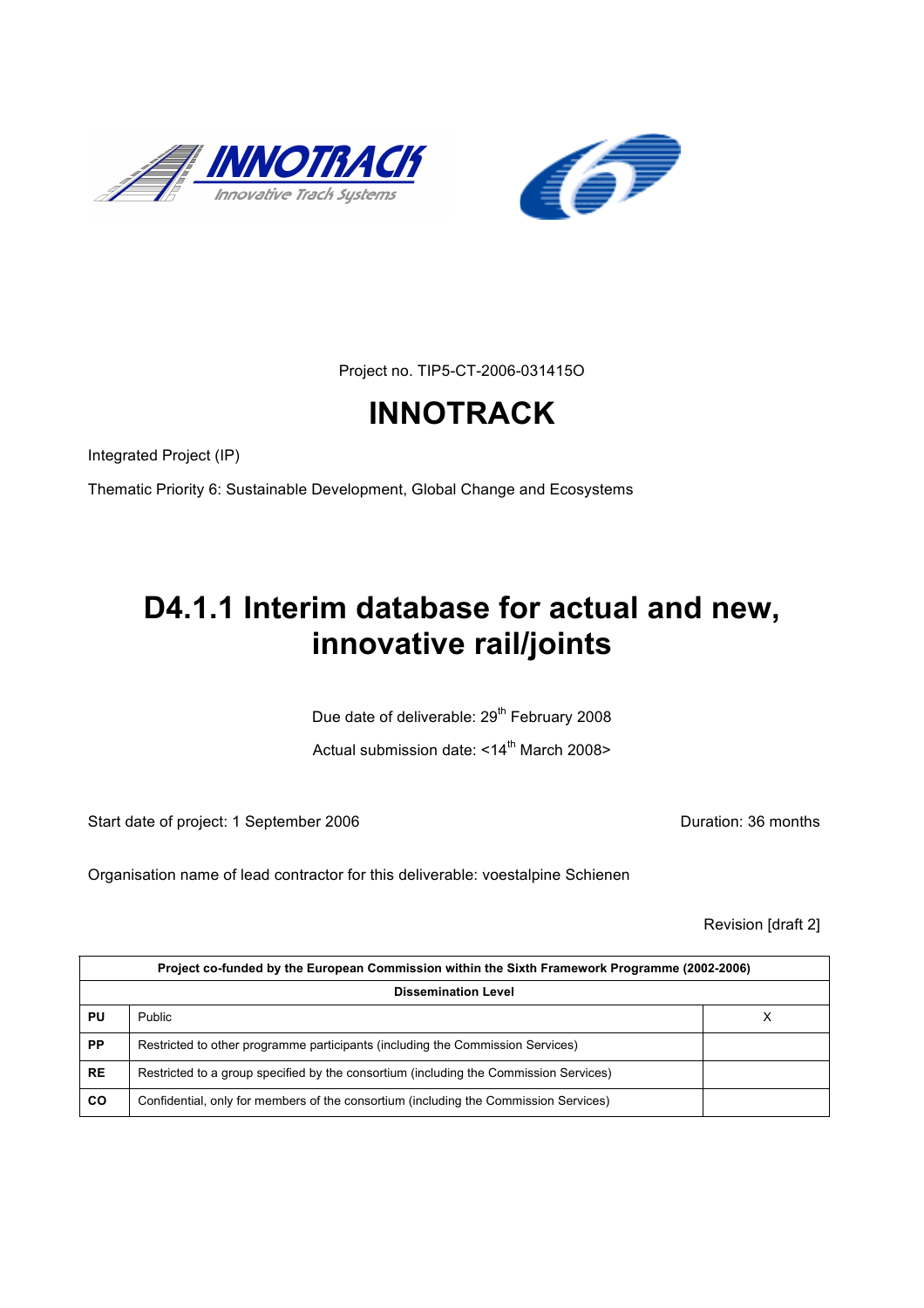# **Table of Contents**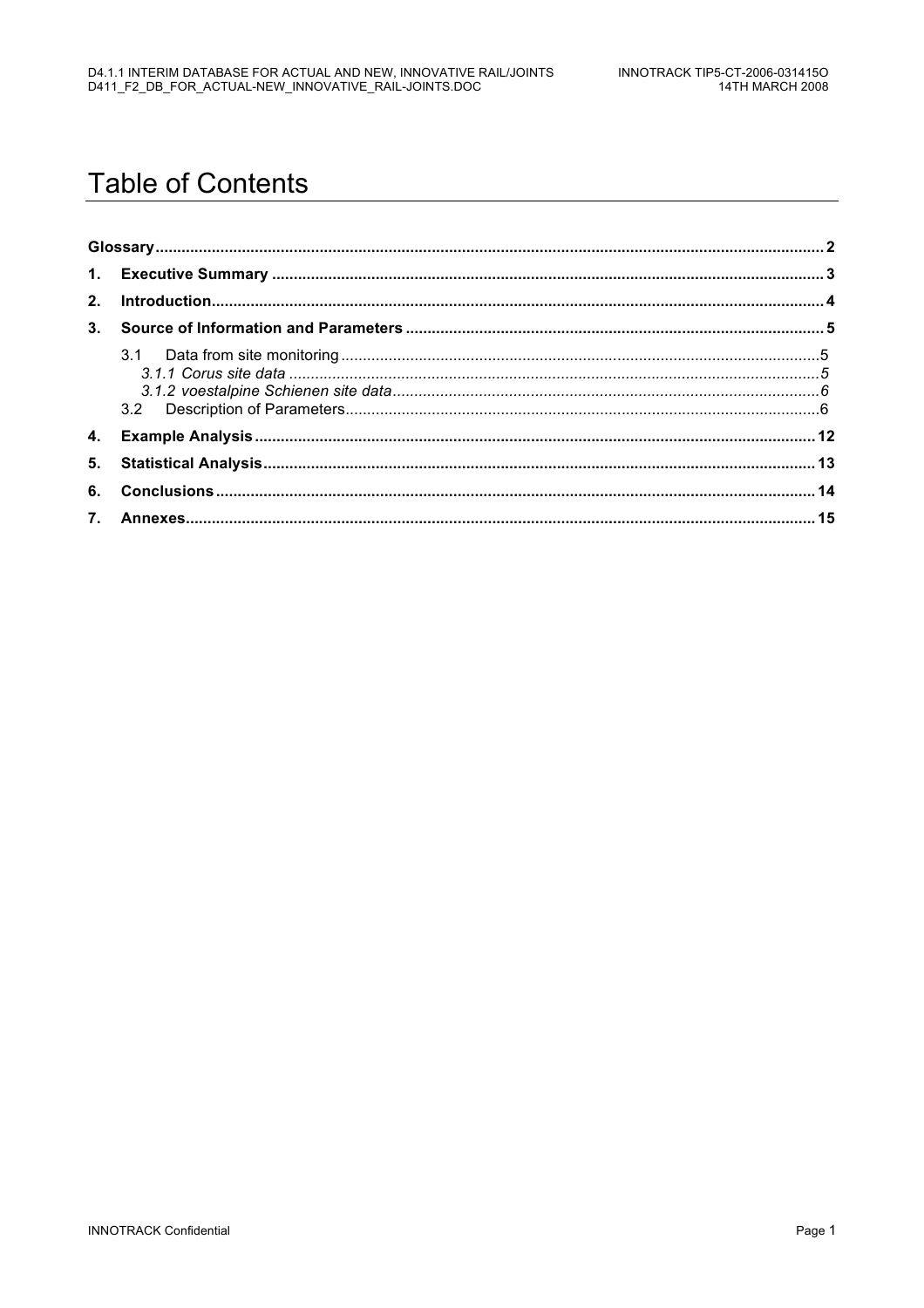### **Glossary**

| Head checks                               | <b>HC</b>                                       |
|-------------------------------------------|-------------------------------------------------|
| Surface crack length                      | <b>SCL</b>                                      |
| High rail                                 | <b>HR</b>                                       |
| Low rail                                  | LR.                                             |
| Ultra Sonic / Ultra Sonic Testing         | US/UT                                           |
| <b>Eddy Current</b>                       | EC                                              |
| White Etching Layer                       | <b>WEL</b>                                      |
| Aluminothermic Weld                       | AT                                              |
| Flash Butt Weld                           | <b>FB</b>                                       |
| <b>Alternating Current Potential Drop</b> | <b>ACPD</b>                                     |
| Traffic in million gross tonnes           | MGT                                             |
| Cant(super elevation)                     | The severity that the track is banked in curves |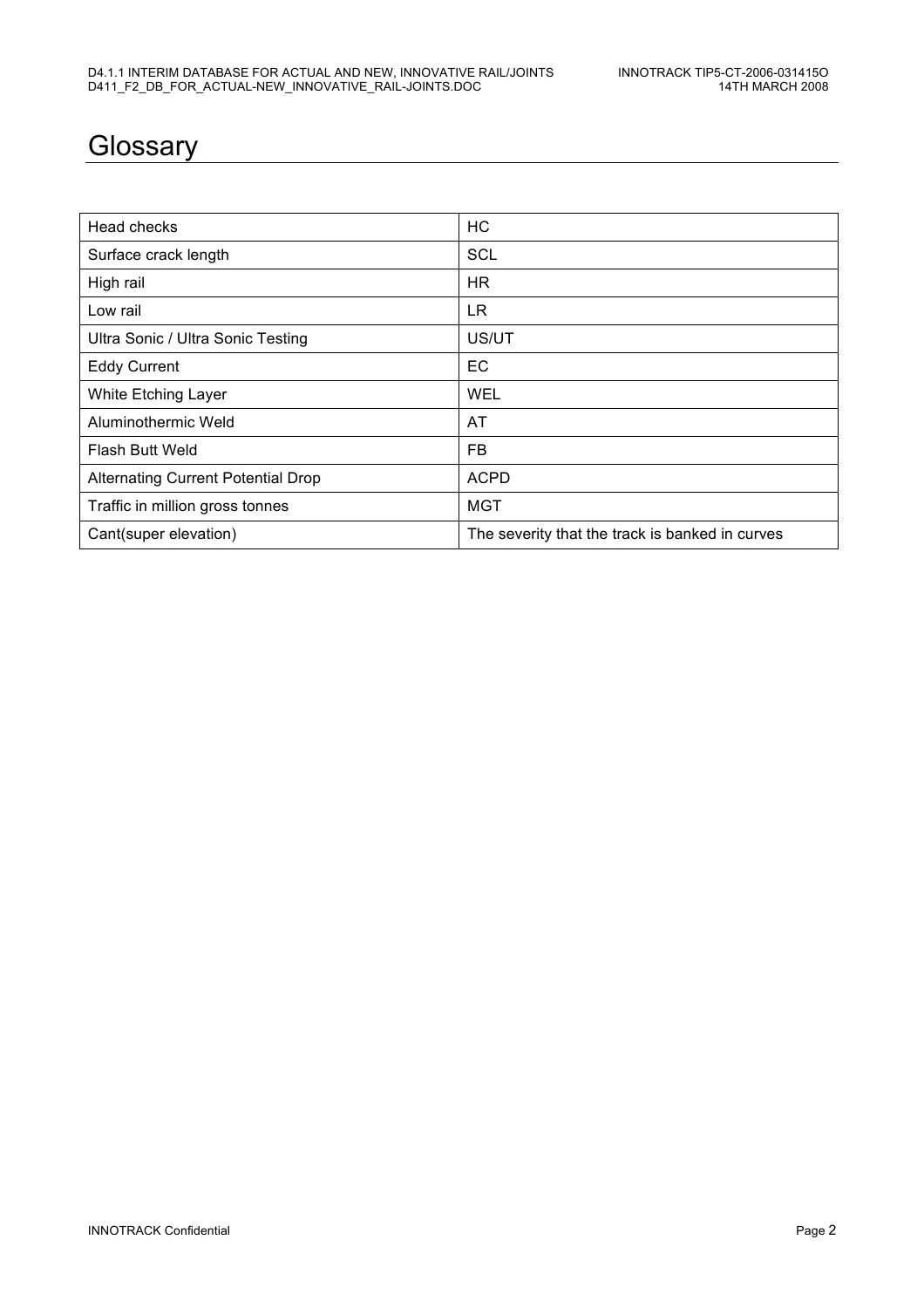### 1. Executive Summary

This report describes degradation data from test sites that have been monitored by both rail producers and the Infrastructure Managers (IM's). The parameters that have been monitored and reported are those which have a major influence on rail and joint degradation, including wear and rolling contact fatigue (RCF). This report gives details on the methodology of data collection along with an explanation of what data has been collected; the data is collated in an accompanying spreadsheet. The data reported include information on the track characteristics, loading characteristics and the degradation which has been observed.

Analysis of the data has been and continues to be carried out in parallel with this collation exercise with the initial results on rail degradation mechanisms being reported in the accompanying deliverable D4.1.2.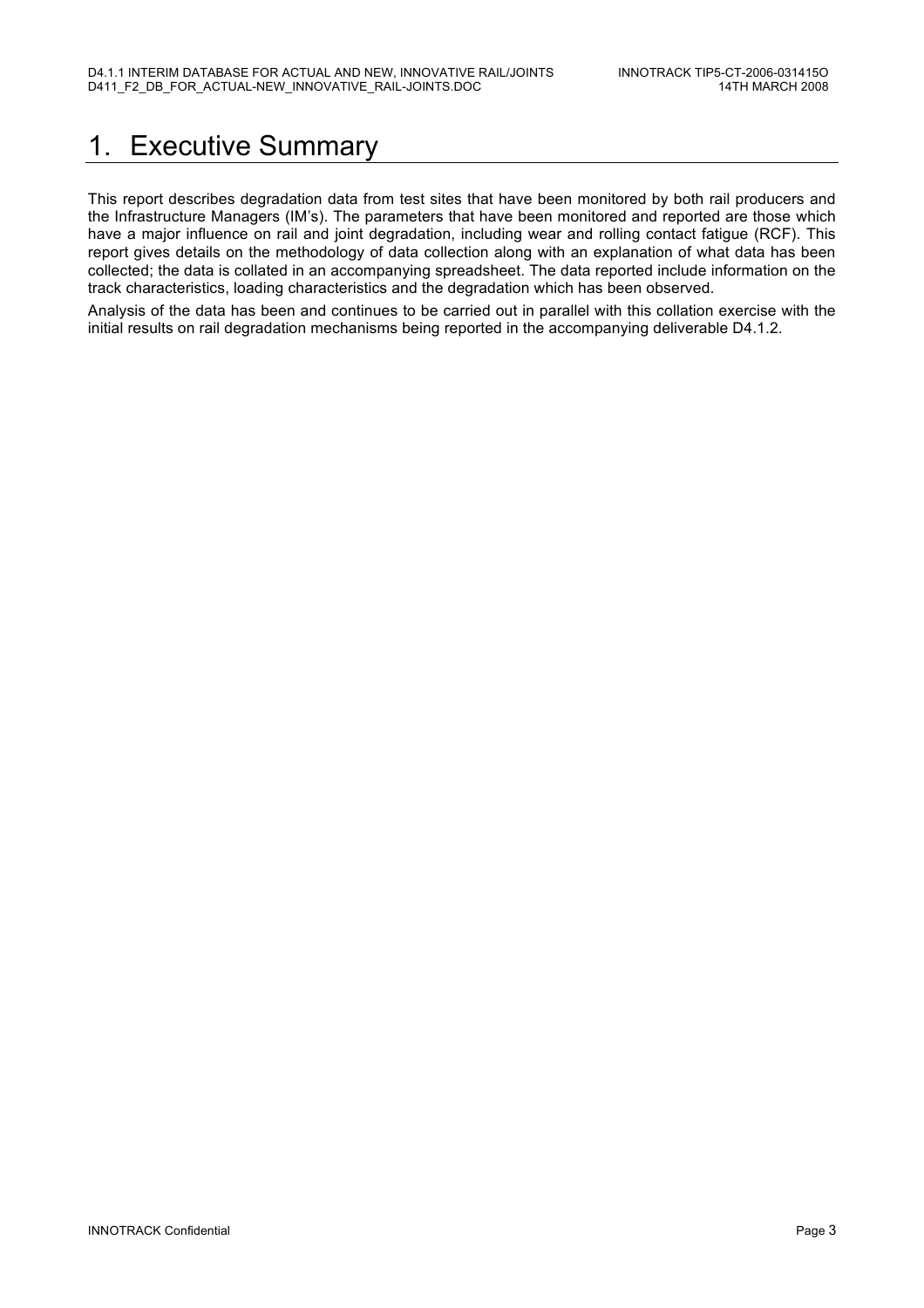# 2. Introduction

This report details a database of the degradation mechanisms of rails and joints from observations of their behaviour in track. This is an interim report with further data being added when it is made available by the other partners, a final database is foreseen as a further deliverable in month 36. Further inputs will come from track trials being carried out as part of the project including those planned in WP4.6 at ProRail. Analysis of the data has been carried out in the accompanying deliverable D4.1.2.

The data reported here have been collected by Corus and VAS from their test sites. The work has been performed in partnership with the different railways represented by the work package members. The data presented are the results from practical track performance tests with different rail steels under various loading conditions for mixed traffic and for passenger traffic only. It gives an overview of the advantages of different rail steel grades tested under various track and loading conditions. Degradation such as wear and RCF are quantitatively recorded while information on squats, corrugations, WEL's, etc is given qualitatively if available. Details on the monitoring of joints and welds are given where available.

A direct link to an individual line is not given to ensure confidentiality of the railways. But the track layout, rail profile, rail grade and the loading of the track site are specified. This information is considered to be sufficient for an initial study of the degradation behaviour of rails and joints. The database contains all information from test sites that was either recorded by the monitoring team or was made available by the IM's at the time of the investigation.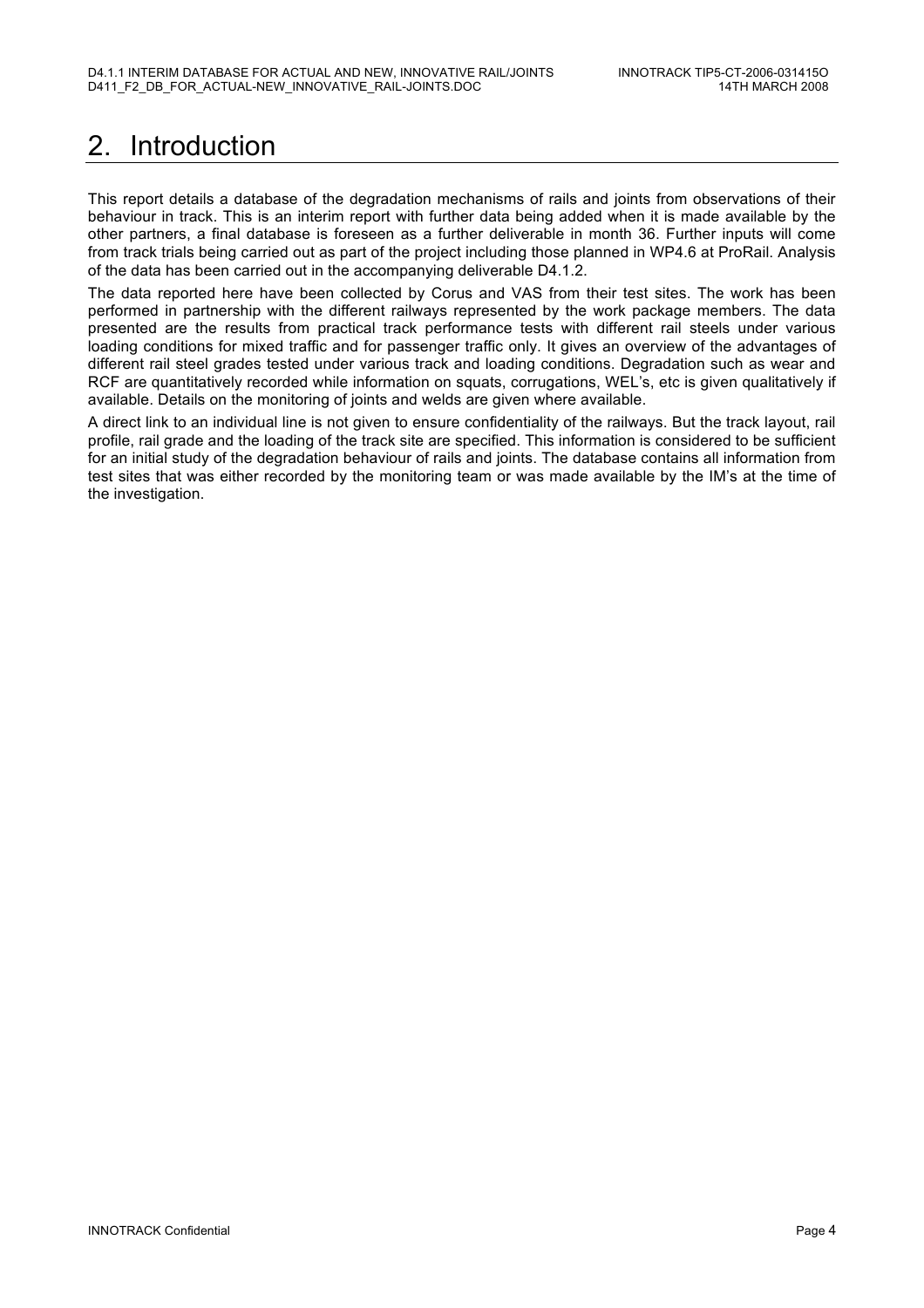### 3. Source of Information and Parameters

The database of detailed monitored sites consists of more than 2000 datasets from 211 test sites (design locations). While a design location is defined as one rail grade at one location. The columns contain information on the installation dates, maintenance dates if known, track geometry, traffic type and loading of the site. Wear data has been measured by some of the following parameters: vertical, 45° to the gauge corner and horizontal, for the high rail (HR) and occasionally the low rail (LR)) Rolling contact fatigue damage in the form of head checks has been quantified by the surface crack length (SCL) and crack depth measured by non destructive techniques. From the data obtained it is possible to calculated degradation rates for different grades of rail as a function of track characteristics and loading parameters

Other track faults, including squats, corrugations etc. are recorded where they occurred within the test site, where possible this was made quantitatively if not then qualitatively.

The aim of the majority of site monitoring that has been carried out in the past has been to asses the behaviour of different rail steels in track. Such data collection has concentrated on the continuous rail rather than the joints to reduce the variability in the results. Therefore information on rail joints and welds is limited to a few test sites that have been installed deliberately to look at welds. Further information on joints will be added to the database when the results of the site monitoring at ProRail that is being installed by WP4.6 are available. This test site will also give further detailed degradation recordings on high strength steel grades.

### 3.1 Data from site monitoring

Both rail manufacturers have carried out site monitoring at a number of locations around Europe; Corus with a focus on the UK and voestalpine with focus on the German and Austrian network.

Corus and voestalpine Schienen want to express their gratitude for an excellent cooperation over many years to the involved railways; namely: DB, NR (and its predecessors), OEBB, ProRail, RFI and SNCF. This partnership is very valuable for all partners in terms of product development and common knowledge building.

All these test sites were installed to test the performance of different rail grades at special test conditions. Within this report the data of various conditions are collated to enable a more general view on track design, loading, rail grade and the resulting degradation. On the basis of this data, rail degradation algorithms will be developed in deliverable D4.1.2. For comparison of degradation at a single site (with different grades) the knowledge off all possible influencing parameters is not necessary. Hence the information collected here show some significant gaps in the column for track design, maintenance and the loading that the rail carries.

The two rail manufacturers have inserted the data in the joint spreadsheet in different ways; therefore company specific explanations are given as follows.

#### 3.1.1 Corus site data

Corus has stored data for every measurement point they recorded on the spreadsheet. Every test site has several test locations usually three but sometimes more with the same track geometry. A number of site visits have been carried out on different days with timescales ranging from 1-2 years to one site that was monitored over 11 years. Therefore the Corus database contains just under 2000 measurements. The degradation mechanisms monitored were wear for all sites, in the form of profile measurements and for some sites RCF measurements. The gauge and cant were also monitored. This may allow degradation of track geometry to be estimated but no knowledge of maintenance procedures such as tamping is known. To allow traceability of the data each individual measurement has an identification number called a TID, those from Corus are numbered in the range 1 to 10000.

To allow analysis of the data, the measurements have been aggregated together based on route, location, radius, rail grade, direction and project. This gives 85 individual sites with the number of measurements ranging from 3 to 105. The sites from Corus UK are numbered in the series 1-100.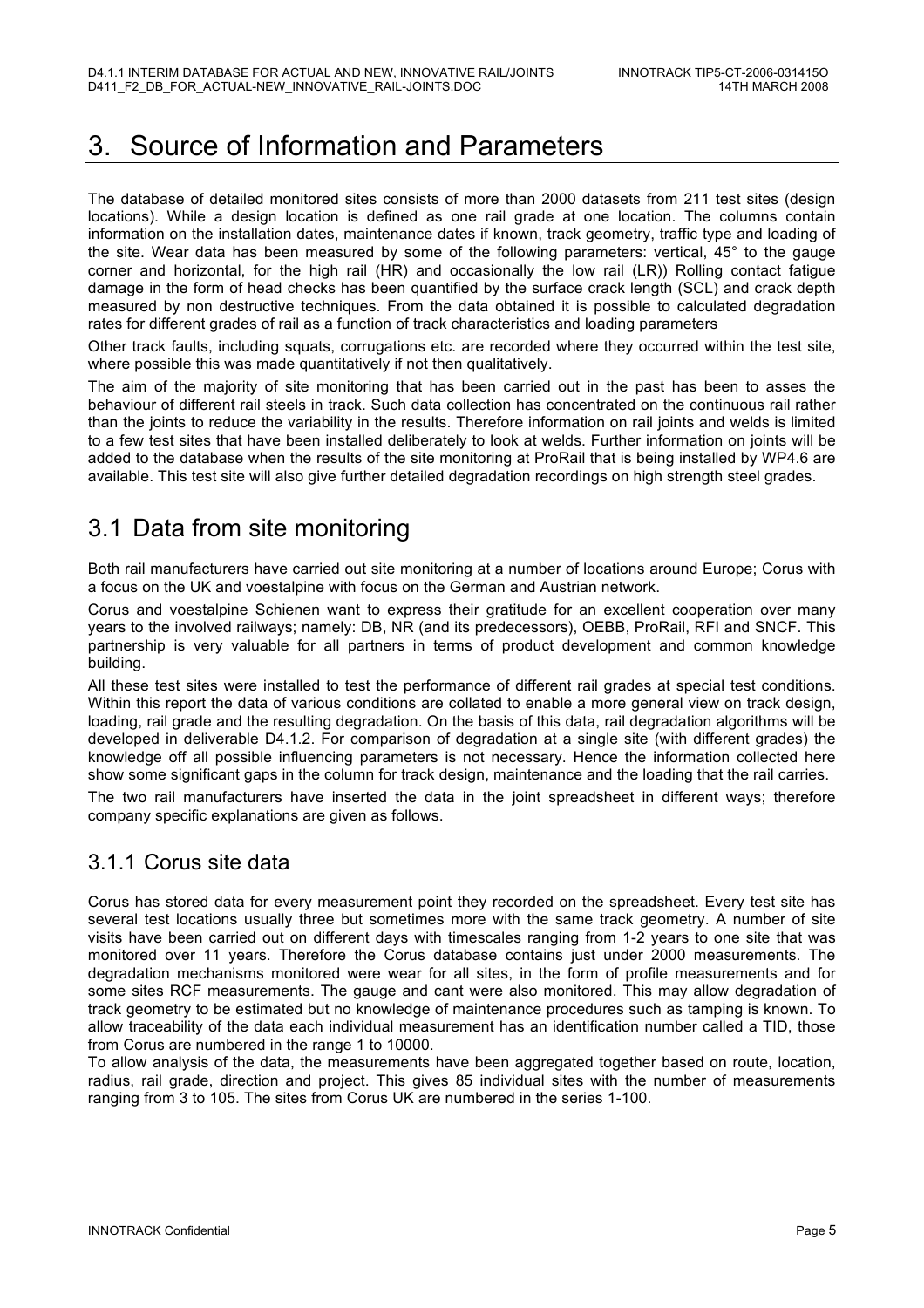#### 3.1.2 voestalpine Schienen site data

Test sites monitored by voestalpine with the respective railways are setup in a similar way to those of Corus. Each test site consists of at least three measurement points which were monitored on a regular basis twice a year. Since wear or RCF crack measurement was not generally performed by voestalpine employees or the railways themselves, the results have been manually extracted from reports. Preferably the latest available information and sometimes additional information from further measurement intervals, is given in the database. The given data are mean values of the measurements on the individual measurement points. Thus the 206 data sets describe 110 individual sites or design locations.

#### 3.2 Description of Parameters

From discussions with partners of WP4.1 and the simulation group of WP4.2 a comprehensive questionnaire was assembled. The questionnaire covers fields such as general information, track characteristics, loading conditions, wear, RCF, other rail defects and maintenance. Every characteristic listed is considered to be of relevance and thus influences the different types of rail degradation. The needs for computational modelling have been taken into account. The collection makes no claim to be complete, nevertheless including all the parameter and track faults one full dataset would consist of 151 items. This amount of data has not been regularly recorded at previous tests. The table below covers the parameters actually listed in the database which have been filled in where data is available.

| <b>Parameter</b>                              | Unit                         | <b>Description</b>                                                                                                                                                                                                | <b>Comment (Problem)</b>             |
|-----------------------------------------------|------------------------------|-------------------------------------------------------------------------------------------------------------------------------------------------------------------------------------------------------------------|--------------------------------------|
| <b>General Information</b>                    |                              |                                                                                                                                                                                                                   |                                      |
| TID                                           | $\qquad \qquad \blacksquare$ | <b>Track Identity No</b>                                                                                                                                                                                          |                                      |
| Project and objective                         |                              | Not given                                                                                                                                                                                                         | Only known by both rail manufacturer |
| Railway company                               | $\blacksquare$               | Not given                                                                                                                                                                                                         | Only known by both rail manufacturer |
| Line                                          | $\blacksquare$               | Not given                                                                                                                                                                                                         | Only known by both rail manufacturer |
| <b>Start Position</b>                         |                              | Not given                                                                                                                                                                                                         | Only known by both rail manufacturer |
| <b>End Position</b>                           | $\overline{\phantom{a}}$     | Not given                                                                                                                                                                                                         | Only known by both rail manufacturer |
| Latitude position                             | $\overline{\phantom{a}}$     | Not given                                                                                                                                                                                                         | Unknown                              |
| <b>Longitudinal Position</b>                  | $\blacksquare$               | Not given                                                                                                                                                                                                         | Unknown                              |
|                                               |                              | <b>Relevant Dates</b>                                                                                                                                                                                             |                                      |
| Date of installation                          | yyyy-mm-dd                   |                                                                                                                                                                                                                   |                                      |
| Date of last grinding                         | yyyy-mm-dd                   |                                                                                                                                                                                                                   |                                      |
| Date of<br>relevant/comparable<br>measurement | yyyy-mm-dd                   | Date which corresponds<br>to the absolute increment<br>of the degradation value<br>the<br>dataset<br>in<br>given<br>(could be the same like<br>$\circ$ f<br>installation<br>Date<br>or<br>Date of last grinding). |                                      |
| Date of present<br>measurement                | yyyy-mm-dd                   |                                                                                                                                                                                                                   |                                      |
|                                               |                              |                                                                                                                                                                                                                   |                                      |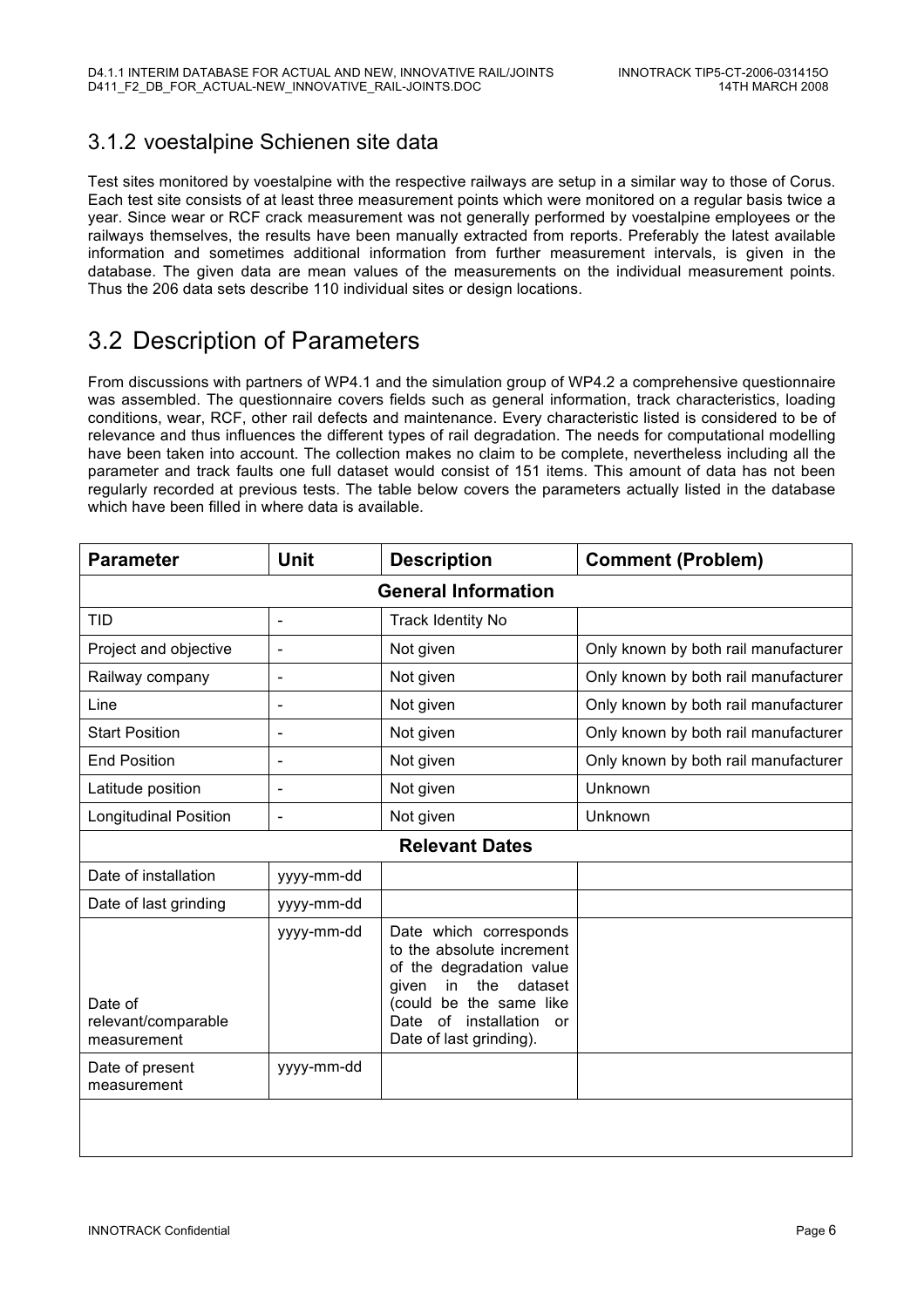| <b>Parameter</b>             | <b>Unit</b>              | <b>Description</b>                                                          | <b>Comment (Problem)</b>                                                                                                                                |
|------------------------------|--------------------------|-----------------------------------------------------------------------------|---------------------------------------------------------------------------------------------------------------------------------------------------------|
|                              |                          | <b>Track Characteristics</b>                                                |                                                                                                                                                         |
| Superstructure               |                          |                                                                             |                                                                                                                                                         |
| Sleeper material             | $\blacksquare$           | The mechanical                                                              | Since the test sites of the rail                                                                                                                        |
| Sleeper distance             | m                        | behaviour of the<br>superstructure is                                       | manufacturer<br>installed<br>were<br>to<br>compare the isolated material effect                                                                         |
| Pad stiffness                | N/m                      | assumed to have a major<br>influence on the system                          | these parameters were not collected.<br>For further research this parameter<br>be considered<br>to make<br>should<br>different site results comparable. |
| Pad damping                  | Ns/m                     | related rail faults like                                                    |                                                                                                                                                         |
| Subsoil stiffness            | N/m                      | corrugations, squats and<br>so on. The data are                             |                                                                                                                                                         |
|                              | N/m <sup>3</sup>         | necessary for detailed                                                      |                                                                                                                                                         |
| Subsoil damping              | Ns/m                     | modelling.                                                                  |                                                                                                                                                         |
|                              | Ns/m <sup>3</sup>        |                                                                             |                                                                                                                                                         |
| Rail profile HR (LR)         |                          | Specific designation e.g.<br>according to UIC                               | Available for all sites                                                                                                                                 |
| Rail grade HR (LR)           |                          | According to EN 13674-<br>1 or precise specified<br>according to UIC        | Available for all sites                                                                                                                                 |
| Hardness HR (LR)             | <b>BHN</b>               | Hardness by Brinell on<br>the running surface                               | If given it refers to a specified<br>hardness of rail grade and not the<br>individual hardness of the tested rail                                       |
| Geometry                     |                          |                                                                             |                                                                                                                                                         |
| Radius                       | m                        | Characteristic radius<br>of<br>segment                                      | For curves the original radius is given<br>and for transition the starting radius<br>is chosen                                                          |
| Radius from                  | m                        | Starting<br>radius<br>of<br>segment                                         | For Curves and Tangent track this<br>will be the same as radius and is only                                                                             |
| Radius to                    | m                        | Ending radius of segment                                                    | of interest for transitions                                                                                                                             |
| Curve Type                   |                          | Curve or Transition or<br>Tangent                                           |                                                                                                                                                         |
| <b>Longitudinal Gradient</b> | $\%$                     | Ŧ.                                                                          | Only given for some cases                                                                                                                               |
| Cant                         | mm                       | Absolute (Cant deficiency<br>e.g. should be calculated<br>for actual speed) | Available for the most sites. Can be<br>either a design value or measured                                                                               |
| Loading                      |                          |                                                                             |                                                                                                                                                         |
| Traffic                      |                          | Freight,<br>High<br>Speed,<br><b>Mixed or Commuter</b>                      |                                                                                                                                                         |
| Single line                  |                          | Reversed traffic                                                            | Not given, but almost all lines are<br>single lines.                                                                                                    |
| Maximum Speed (Vmax)         | $\overline{\phantom{a}}$ | Nominal line speed                                                          |                                                                                                                                                         |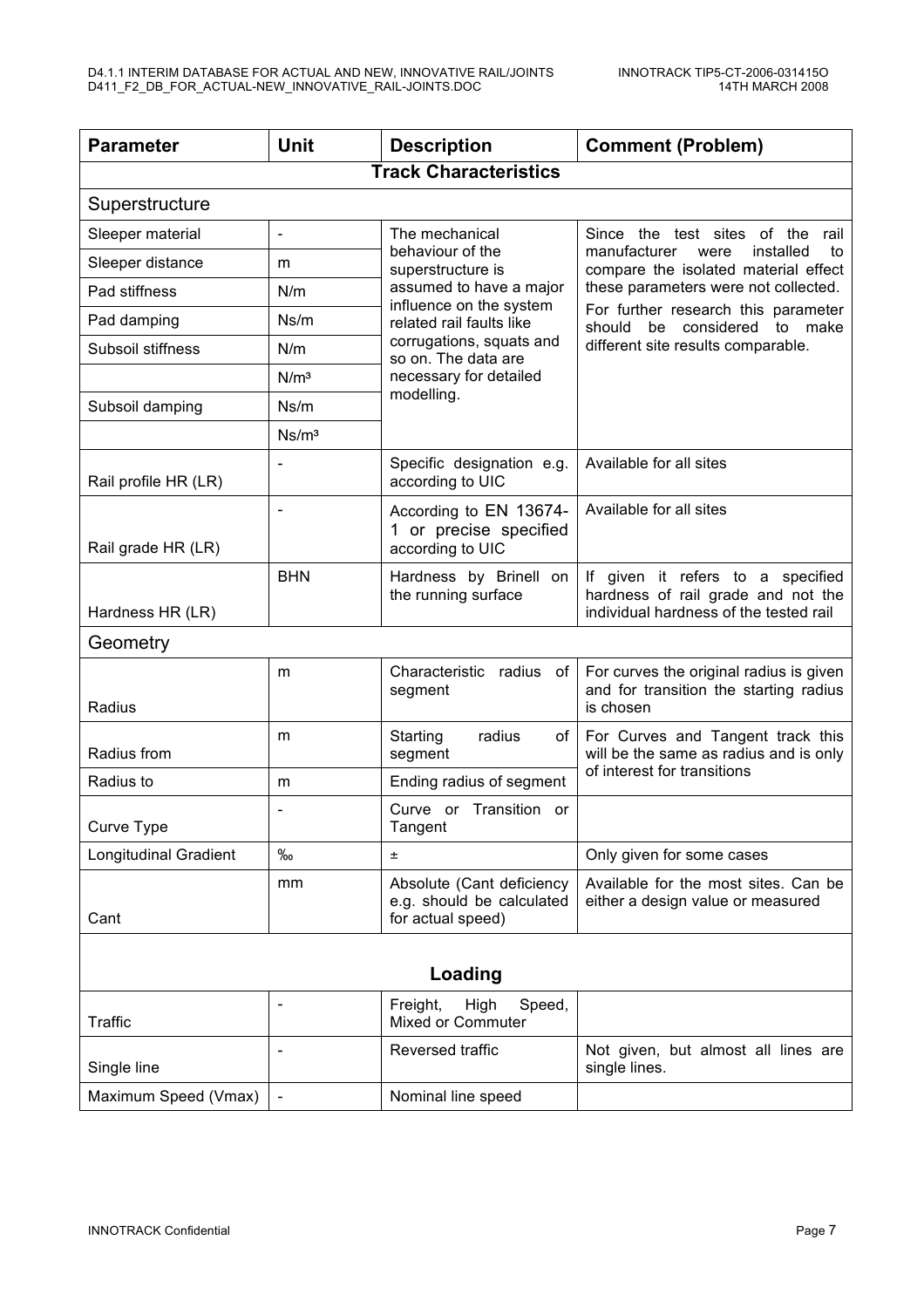| <b>Parameter</b>                                              | Unit                         | <b>Description</b>                                                                                                                | <b>Comment (Problem)</b>                                                                                                                                                                                                   |
|---------------------------------------------------------------|------------------------------|-----------------------------------------------------------------------------------------------------------------------------------|----------------------------------------------------------------------------------------------------------------------------------------------------------------------------------------------------------------------------|
| Fraction of traffic with<br>less than 70% of Vmax             |                              | Since the nominal<br>line<br>speed<br>gives<br>no<br>information<br>the<br>on<br>deviation of the actual<br>driven speed to Vmax. | Not known.                                                                                                                                                                                                                 |
| Fraction of traffic with<br>less than 80% of Vmax             | $\overline{\phantom{a}}$     | To divide into a fraction of<br>traffic with reduced speed                                                                        |                                                                                                                                                                                                                            |
| Fraction of traffic with<br>less than 90% of Vmax             | $\overline{\phantom{a}}$     | might be one solution to<br>specify the distribution.                                                                             |                                                                                                                                                                                                                            |
| Maximum Longitudinal<br><b>Acceleration Amax</b>              | m/s <sup>3</sup>             | Acceleration and braking<br>forces are assumed to<br>have a major impact on<br>wear, HC, wheel burns or<br>corrugation.           | In general not known.                                                                                                                                                                                                      |
| Fraction of traffic with<br>less than 70% of Amax             | $\overline{\phantom{a}}$     | To give an impression on<br>the distribution of the                                                                               | Not known.                                                                                                                                                                                                                 |
| Fraction of traffic with<br>less than 80% of Amax             | $\overline{\phantom{a}}$     | accelerating forces the<br>proportion of traffic with<br>less than the maximum                                                    |                                                                                                                                                                                                                            |
| Fraction of traffic with<br>less than 90% of Amax             | $\overline{\phantom{a}}$     | acceleration<br>might<br>be<br>useful.                                                                                            |                                                                                                                                                                                                                            |
| Irregularities                                                | $\qquad \qquad \blacksquare$ | Irregularities like signals,<br>switches,<br>bridges,<br>crossings may give a hint<br>on singular track faults.                   |                                                                                                                                                                                                                            |
| Maximum Axle load<br>$(L_{\text{max}})$                       | tonnes                       |                                                                                                                                   |                                                                                                                                                                                                                            |
| Fraction of traffic with<br>less than 70% of $L_{\text{max}}$ | $\frac{1}{2}$                | Similar argument as for<br>speed and acceleration.                                                                                | Not known.                                                                                                                                                                                                                 |
| Fraction of traffic with<br>less than 80% of $L_{max}$        | $\overline{\phantom{a}}$     |                                                                                                                                   |                                                                                                                                                                                                                            |
| Fraction of traffic with<br>less than 90% of $L_{\text{max}}$ | $\overline{\phantom{a}}$     |                                                                                                                                   |                                                                                                                                                                                                                            |
| Lubrication                                                   | $\overline{\phantom{a}}$     | Water, oil or solids could<br>be used as lubricants                                                                               | general not known.<br>But of<br>In<br>significant influence on all surface rail<br>degradation mechanisms.                                                                                                                 |
| Maximum traction<br>coefficient                               | $\overline{\phantom{a}}$     | Due to lubrication in the<br>range of 0.1 and 0.6                                                                                 | To be included after discussion with<br>IMs.                                                                                                                                                                               |
| Daily tonnage                                                 | <b>Metric</b><br>tonnes/day  | Number according to the<br>information of the IM.                                                                                 | differ<br>actual<br>loading<br>The<br>may<br>significantly since the values usually<br>are calculated from the timetabled<br>trains that are due to run each day.<br>Only<br>some<br>lines<br>have<br>load<br>checkpoints. |
|                                                               |                              |                                                                                                                                   |                                                                                                                                                                                                                            |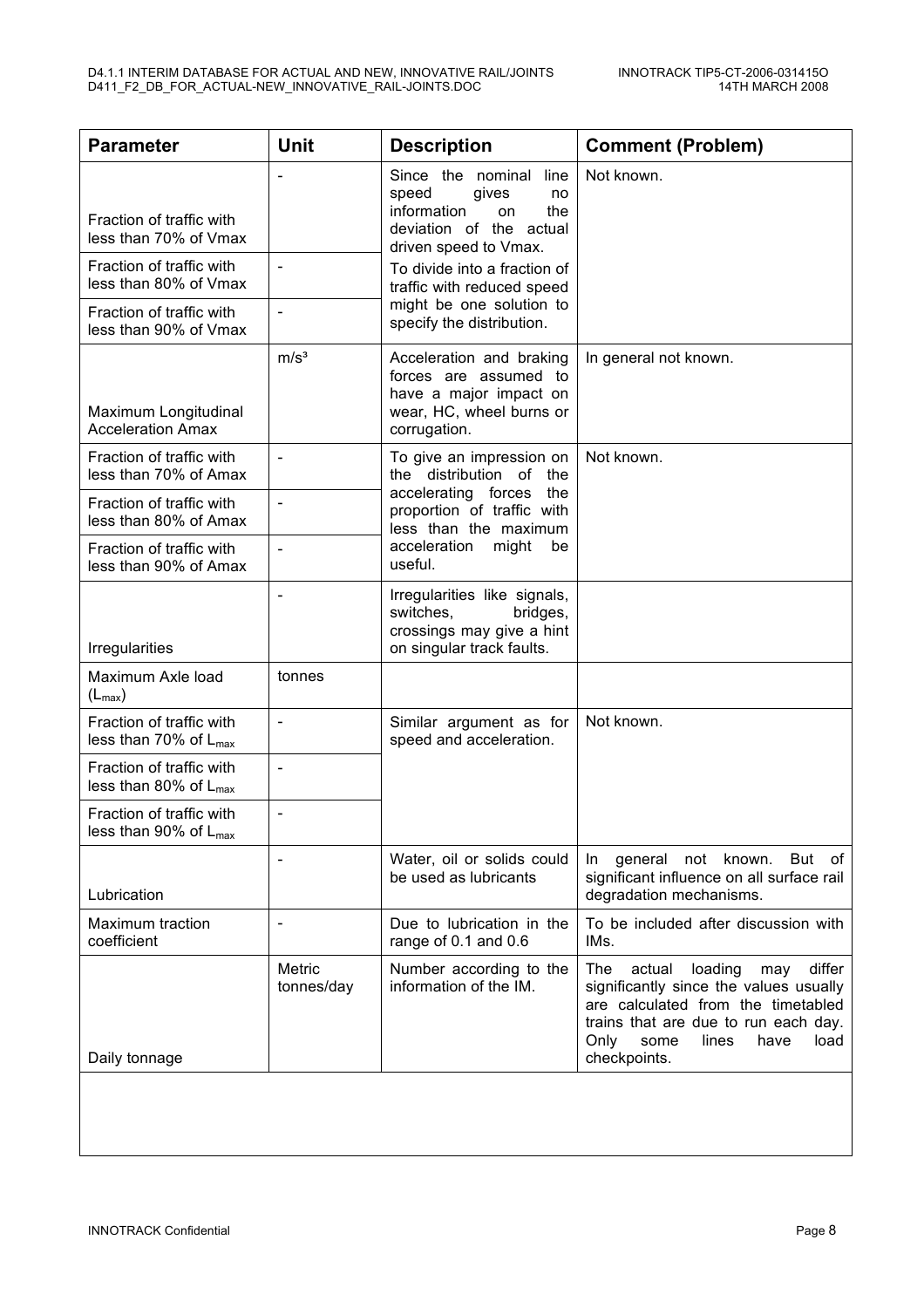| <b>Parameter</b>                                           | <b>Unit</b>              | <b>Description</b>                                                                                          | <b>Comment (Problem)</b>                                                                                                                                                                                                          |  |
|------------------------------------------------------------|--------------------------|-------------------------------------------------------------------------------------------------------------|-----------------------------------------------------------------------------------------------------------------------------------------------------------------------------------------------------------------------------------|--|
| Wear (high rail and low rail listed separately)            |                          |                                                                                                             |                                                                                                                                                                                                                                   |  |
| Vertical W1 HR                                             | mm                       | Vertical<br>the<br>wear<br>on<br>middle of the rail head                                                    | At all VAS attended test sites wear is<br>measured with MiniProf (Greenwood                                                                                                                                                       |  |
| Horizontal W2 HR                                           | mm                       | AT OEBB, NR and DB<br>W2 is measured 14 mm<br>down the rail crown                                           | Engineering). Since 1997 Corus have<br>use a MiniProf device previously a<br>Unisteel Contourgraph was used                                                                                                                       |  |
| 45deg W3 HR                                                | mm                       | W <sub>3</sub><br>is<br>generally<br>measured radial to a 45°<br>tangent at the gauge<br>corner             |                                                                                                                                                                                                                                   |  |
|                                                            | mm <sup>2</sup>          | Calculated<br>the<br>by                                                                                     |                                                                                                                                                                                                                                   |  |
| Worn area HR                                               |                          | difference from reference<br>and actual profile                                                             |                                                                                                                                                                                                                                   |  |
|                                                            |                          |                                                                                                             | Rail defects, according to numbering in UIC Codex 712 E, release 4; detailed                                                                                                                                                      |  |
|                                                            |                          |                                                                                                             | description of the faults can be found there. (high rail and low rail listed separately)                                                                                                                                          |  |
|                                                            |                          | 1xxx - defects (high rail and low rail)                                                                     |                                                                                                                                                                                                                                   |  |
| 100<br>Transverse<br>break<br>without apparent origin      | Simple<br>occurrence,    | Defect<br>damage<br>size,<br>depth<br>longitudinal<br>or                                                    | Not collected.                                                                                                                                                                                                                    |  |
| 111<br>shaped<br>Kidney<br>fracture                        | mm, or % of<br>rail head | extension                                                                                                   |                                                                                                                                                                                                                                   |  |
| 121 Surface defects                                        |                          |                                                                                                             | Not collected.                                                                                                                                                                                                                    |  |
| 122 Shelling of running<br>surface                         |                          |                                                                                                             |                                                                                                                                                                                                                                   |  |
| 124<br>Local<br>batter<br>of<br>running surface            |                          |                                                                                                             |                                                                                                                                                                                                                                   |  |
| 125 Wheel burns                                            |                          |                                                                                                             |                                                                                                                                                                                                                                   |  |
| 134 Corrosion                                              |                          |                                                                                                             |                                                                                                                                                                                                                                   |  |
| 135<br>Star-cracking<br>Ωf<br>fishbolt holes               |                          |                                                                                                             |                                                                                                                                                                                                                                   |  |
| 2xxx - defects                                             |                          |                                                                                                             |                                                                                                                                                                                                                                   |  |
| 2201 Short pitch Corrugation (2202 Long pitch Corrugation) |                          |                                                                                                             |                                                                                                                                                                                                                                   |  |
| Average depth HR                                           | mm                       | These characteristics can                                                                                   | Not yet included.                                                                                                                                                                                                                 |  |
| Maximum depth HR                                           | mm                       | easily obtained by a<br>longitudinal measurement                                                            |                                                                                                                                                                                                                                   |  |
| Average wavelength HR                                      | mm                       | of at least 1m.                                                                                             |                                                                                                                                                                                                                                   |  |
| 2222 Shelling of the gauge corner                          |                          |                                                                                                             |                                                                                                                                                                                                                                   |  |
| Depth HR                                                   | mm                       |                                                                                                             |                                                                                                                                                                                                                                   |  |
| Longitudinal<br>extension<br>HR                            | mm                       | be<br>obtained<br>Could<br>by<br>visual<br>inspection,<br>photographs<br>eddy<br>or<br>current measurement. | Actual included in two categories,<br>0.5mm and 2mm. The information is<br>assumption<br>from<br>individual<br>an<br>characterisation of the occurrence.<br>0.5mm can be interpreted as black<br>spots on the surface with slight |  |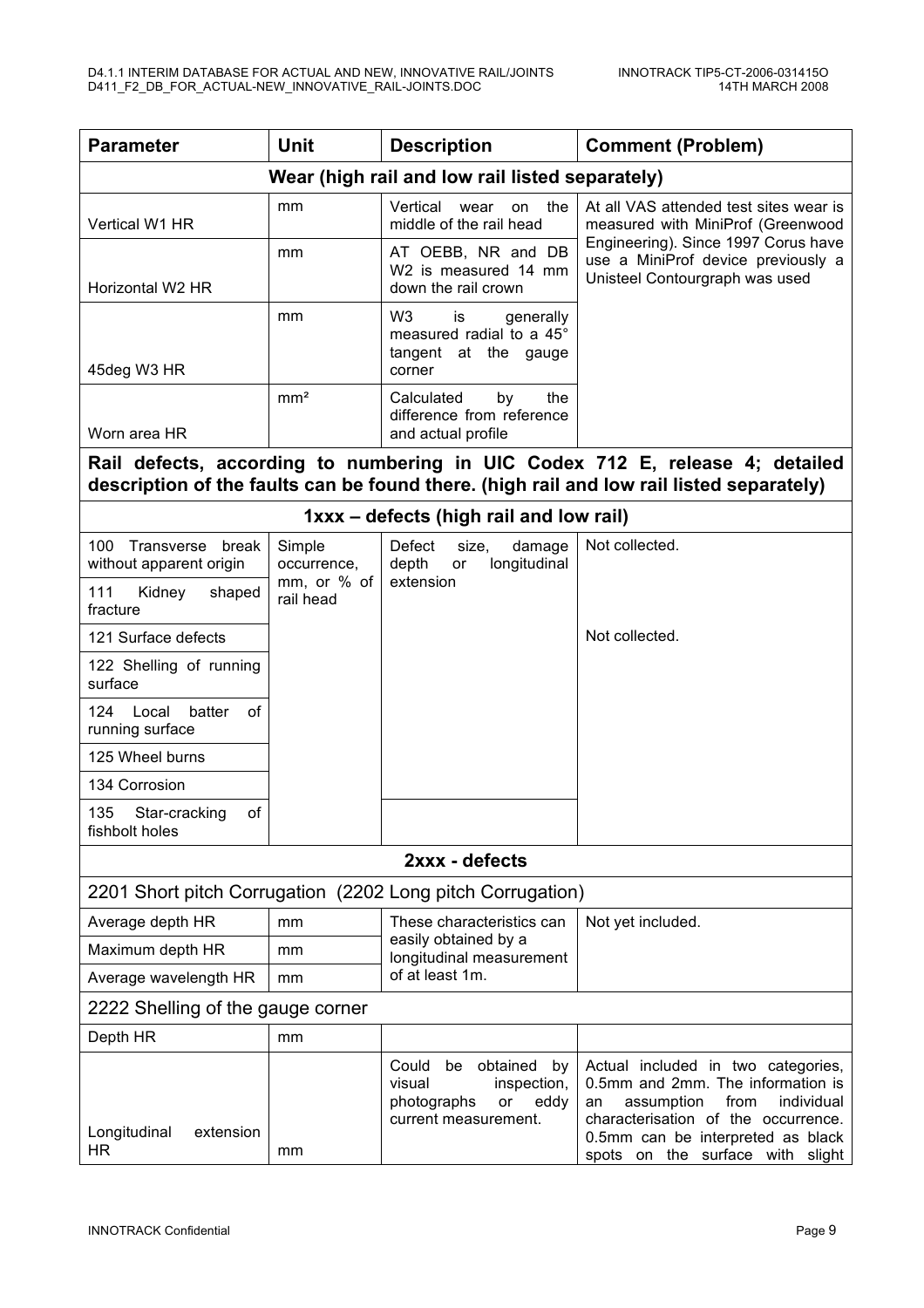| <b>Parameter</b>                                                                  | <b>Unit</b>                        | <b>Description</b>                                                                 | <b>Comment (Problem)</b>                                                                                                                                                                                                                                                                                                                                                                                                                                                                           |  |
|-----------------------------------------------------------------------------------|------------------------------------|------------------------------------------------------------------------------------|----------------------------------------------------------------------------------------------------------------------------------------------------------------------------------------------------------------------------------------------------------------------------------------------------------------------------------------------------------------------------------------------------------------------------------------------------------------------------------------------------|--|
|                                                                                   |                                    |                                                                                    | blowouts. 2mm describe more severe<br>shelling.                                                                                                                                                                                                                                                                                                                                                                                                                                                    |  |
| 2223 Head checks                                                                  |                                    |                                                                                    |                                                                                                                                                                                                                                                                                                                                                                                                                                                                                                    |  |
| Surface<br>Crack<br>length<br><b>High Rail</b>                                    | mm                                 | Measured with the aid of<br>magnetic<br>particle<br>inspection/photographs<br>etc. |                                                                                                                                                                                                                                                                                                                                                                                                                                                                                                    |  |
| EC-<br>crack depth (by<br>measurement) HR<br>crack depth (micrograph)<br>HR.      | mm                                 |                                                                                    | Crack depth in track can not be<br>measured directly therefore various<br>NDT techniques have been used.<br>VAS have used an eddy current<br>device. Direction, position, distance<br>between cracks strongly influence<br>the signal. The final EC results have<br>always<br>been<br>compared<br>with<br>micrographs with the result being<br>comparable with good correlation. In<br>contrast Corus have used an ACPD<br>device which<br>has shown good<br>correlation with measured cracks too. |  |
| 227 squat                                                                         | mm                                 |                                                                                    |                                                                                                                                                                                                                                                                                                                                                                                                                                                                                                    |  |
| EC-<br>crack depth<br>(by<br>measurement) HR                                      | mm                                 |                                                                                    | Crack depth could not be measured<br>directly; it is an interpretation of the<br>EC-signal strength. Not yet included.                                                                                                                                                                                                                                                                                                                                                                             |  |
| crack depth (micrograph)<br>HR.                                                   | mm                                 |                                                                                    | Crack depth of squats was not of<br>primary interest of past test sites.<br>The occurrence is marked with an "x"<br>for the VAS sites. Corus monitored<br>crack depth and length using the<br>same techniques as head checks<br>where squats were observed.                                                                                                                                                                                                                                        |  |
|                                                                                   | Defects at welded Joints 41x - 43x |                                                                                    |                                                                                                                                                                                                                                                                                                                                                                                                                                                                                                    |  |
| 411 Transverse cracking<br>of the profile (Flash-but<br>welding) HR               | %<br>of<br>rail<br>cross-section   | To be obtained by US-<br>testing or metallographic<br>after removal.               | Not yet included.                                                                                                                                                                                                                                                                                                                                                                                                                                                                                  |  |
| 412 Horizontal cracking<br>(Flash-but welding) HR                                 | Yes/No                             | visual<br>Occurrence<br>by<br>inspection                                           |                                                                                                                                                                                                                                                                                                                                                                                                                                                                                                    |  |
| 421 Transverse cracking<br>of<br>the<br>profile<br>(Aluminothermic<br>welding) HR | %<br>of<br>rail<br>cross-section   | See: UIC Codex 712 E,<br>release 4                                                 |                                                                                                                                                                                                                                                                                                                                                                                                                                                                                                    |  |
| 422 Horizontal cracking<br>(Aluminothermic<br>welding) HR                         | Yes/No                             | See: UIC Codex 712 E,<br>release 4                                                 |                                                                                                                                                                                                                                                                                                                                                                                                                                                                                                    |  |
| 431 Transverse cracking<br>of the profile (Electric arc<br>welding) HR            | %<br>of<br>rail<br>cross-section   | See: UIC Codex 712 E,<br>release 4                                                 |                                                                                                                                                                                                                                                                                                                                                                                                                                                                                                    |  |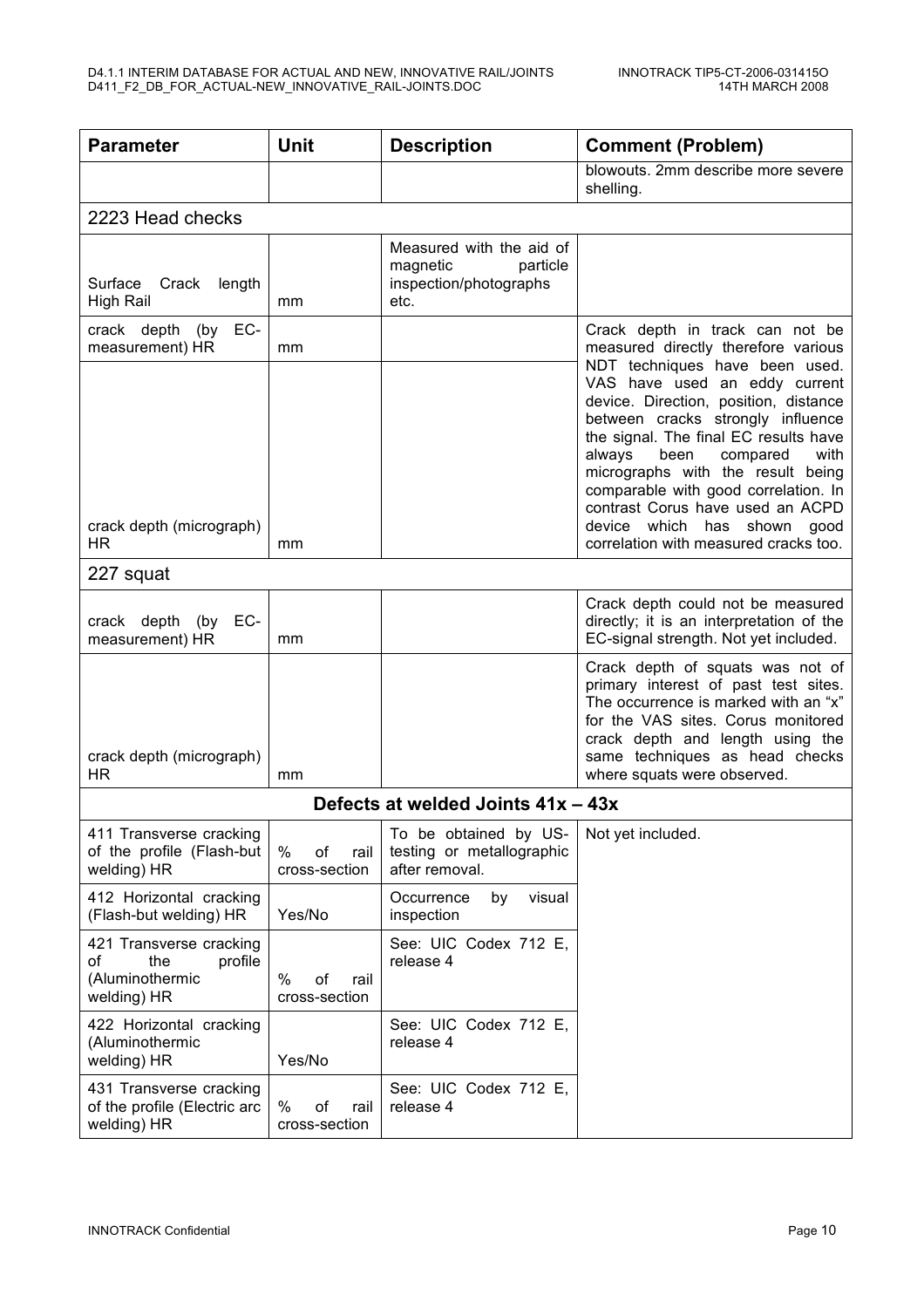| <b>Parameter</b>                                                          | Unit                                | <b>Description</b>                                                                                                                                        | <b>Comment (Problem)</b>                                                                                                                                                                                                                                 |  |
|---------------------------------------------------------------------------|-------------------------------------|-----------------------------------------------------------------------------------------------------------------------------------------------------------|----------------------------------------------------------------------------------------------------------------------------------------------------------------------------------------------------------------------------------------------------------|--|
| 432 Horizontal cracking<br>(Electric arc welding) HR                      | Yes/No                              | See: UIC Codex 712 E,<br>release 4                                                                                                                        |                                                                                                                                                                                                                                                          |  |
| 47 Resurfacing                                                            |                                     |                                                                                                                                                           |                                                                                                                                                                                                                                                          |  |
| 471 Transverse cracking<br>of the rail head HR                            | $\%$<br>of<br>rail<br>cross-section | See: UIC Codex 712 E,<br>release 4                                                                                                                        | Not yet included.                                                                                                                                                                                                                                        |  |
| 472<br>Detachment<br>οf<br>of<br>the<br>shelling<br>resurfaced portion HR | %<br>οf<br>resurfaced<br>portion    | See: UIC Codex 712 E,<br>release 4                                                                                                                        |                                                                                                                                                                                                                                                          |  |
| 48 Other welding methods / Others (not numbered)                          |                                     |                                                                                                                                                           |                                                                                                                                                                                                                                                          |  |
| 481 Transverse cracking<br>electrical<br>under<br>connection HR           | Yes/No                              | See: UIC Codex 712 E,<br>release 4                                                                                                                        | Not yet included.                                                                                                                                                                                                                                        |  |
| Joint dip HR                                                              | mm                                  |                                                                                                                                                           | See detailed measurement of weld<br>geometry and hardness - separate<br>section "Welds"                                                                                                                                                                  |  |
| Detached insulation HR                                                    | Yes/No                              |                                                                                                                                                           | Not yet included.                                                                                                                                                                                                                                        |  |
|                                                                           |                                     | <b>Maintenance</b>                                                                                                                                        |                                                                                                                                                                                                                                                          |  |
| Reprofiling                                                               | $\overline{\phantom{0}}$            | Information on the date,<br>the technique and the<br>scale of reprofiling are<br>important to study<br>degradation and develop<br>maintenance strategies. | The test sites studied by VAS have<br>generally not been ground during the<br>monitoring period. In some cases<br>grinding was done without previous<br>information.<br>For<br>the<br>intervals<br>mentioned at "General Information" it                 |  |
| Tamping                                                                   | -                                   | Date                                                                                                                                                      | can be ensured that the observed<br>degradation listed in the table arises                                                                                                                                                                               |  |
| Rerailing                                                                 | $\overline{\phantom{a}}$            | Date, Profile, rail grade                                                                                                                                 | from a period without grinding,<br>reprofiling or rerailing.                                                                                                                                                                                             |  |
| Change of pads                                                            |                                     | Date, Pad stiffness, Pad<br>damping                                                                                                                       | In contrast the sites monitored by<br>Corus have been ground on a regular<br>basis with some also being rerailed,<br>therefore the date of grinding is<br>recorded where known, if not an<br>assumption is made of the date of<br>grinding or rerailing. |  |
| <b>Welds</b>                                                              |                                     |                                                                                                                                                           |                                                                                                                                                                                                                                                          |  |
| Type of weld (HR/LR)                                                      |                                     | AT - Aluminothermic or<br>FB - Flash Butt                                                                                                                 | Measurements have been made on<br>pairs of welds but results are<br>reported in spreadsheet individually                                                                                                                                                 |  |
| mm<br>Weld alignment                                                      |                                     | +800mm) from centre of weld.                                                                                                                              | Vertical alignment of rail measured from a straight edge<br>measured at set distances (every 100mm from -800mm to                                                                                                                                        |  |
| <b>Surface Hardness</b>                                                   | <b>HBN</b>                          | $P - Parent$ , HAZ - Heat<br>affected Zone, FL -<br>fusion line                                                                                           | Hardness of surface of rail measured<br>using a portable hardness tester<br>(Equotip). Results are given in<br>direction of traffic.                                                                                                                     |  |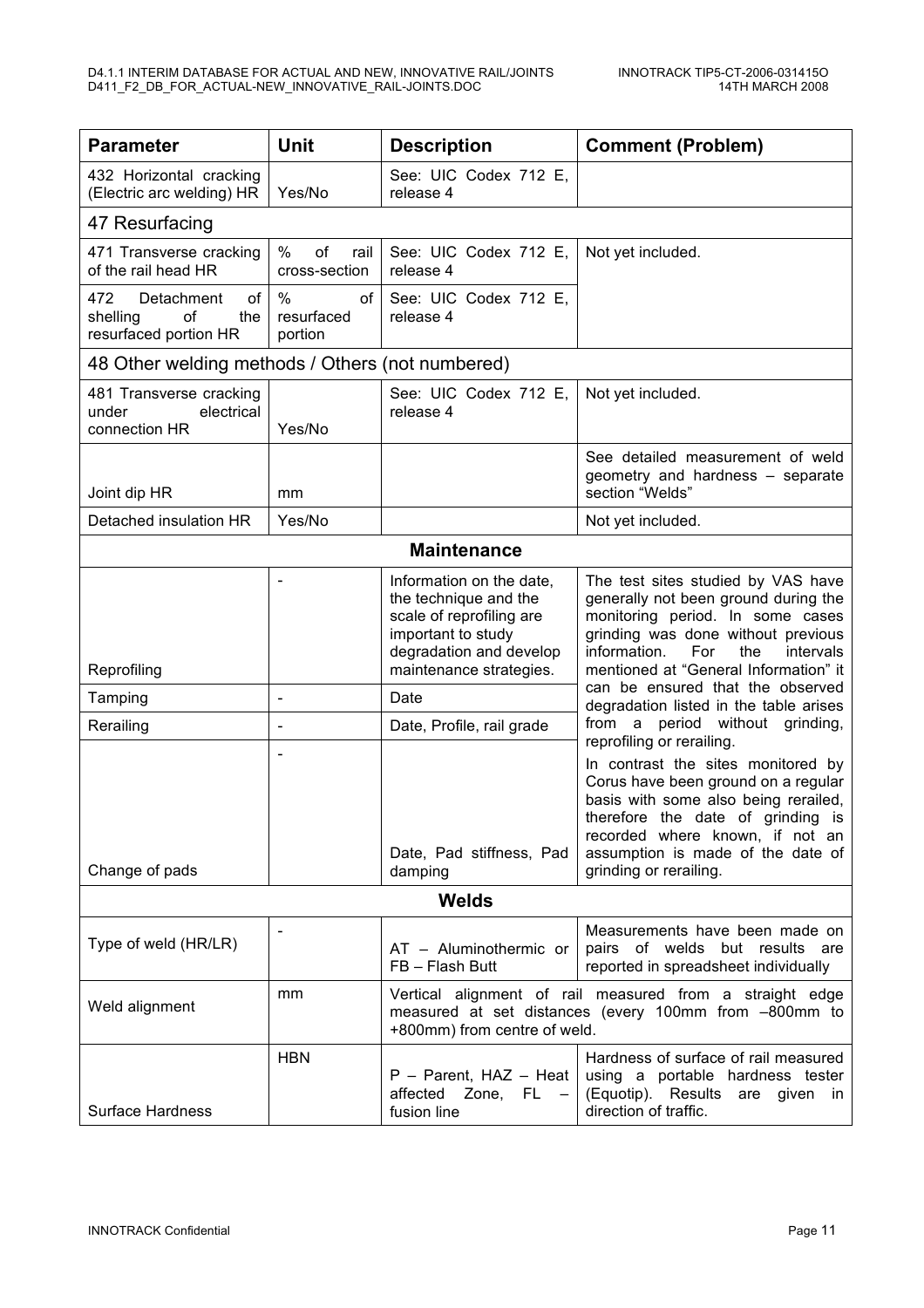### 4. Example Analysis

Gauge corner wear, which shows a higher wear rate than the vertical wear has been chosen to demonstrate problems encountered in analysing the data. After installation of a new rail and initial grinding, a certain accumulated load is necessary to produce a continuous running band by wearing away the residual grinding marks. The wheel/rail contact tends to develop conformal conditions. In the early stages the wear rate shows a large amount of scatter. For this reason only measurements from site locations which have carried at least 45 million gross tonnes (MGT) have been selected to compare the wear behaviour of R260 with R350HT in figure 1. The general trend of a higher wear resistance of the head hardened rail steel grade R350HT compared with the standard carbon grade R260 is obvious (The behaviour can be described by a power function given in the diagram). For sharp curves with greater wear the enhancement in wear resistance is greater than three. But the wear rate for the same radius may vary about two times, as shown for the grade R260 installed in the 400m curve. The reason for this variable behaviour is the difference in the time since installation with the longer period leading to a higher wear rate. This is not a general conclusion and is only relevant for this site. For curves with radius greater than 3000m it can be observed that there is no economic advantage of high strength pearlitic steels since grade R260 displays similar results with the variation lying within the accuracy of measurement and wear would not limit the rail life. Nevertheless the wear rate for R350HT in this curvature range is approximately half compared with grade R260.



*Figure 1*

This is just one case of the problems encountered with analysing the data. Further analysis of the data has been carried out and is reported in the accompanying deliverable D4.1.2: Interim Rail Degradation Analysis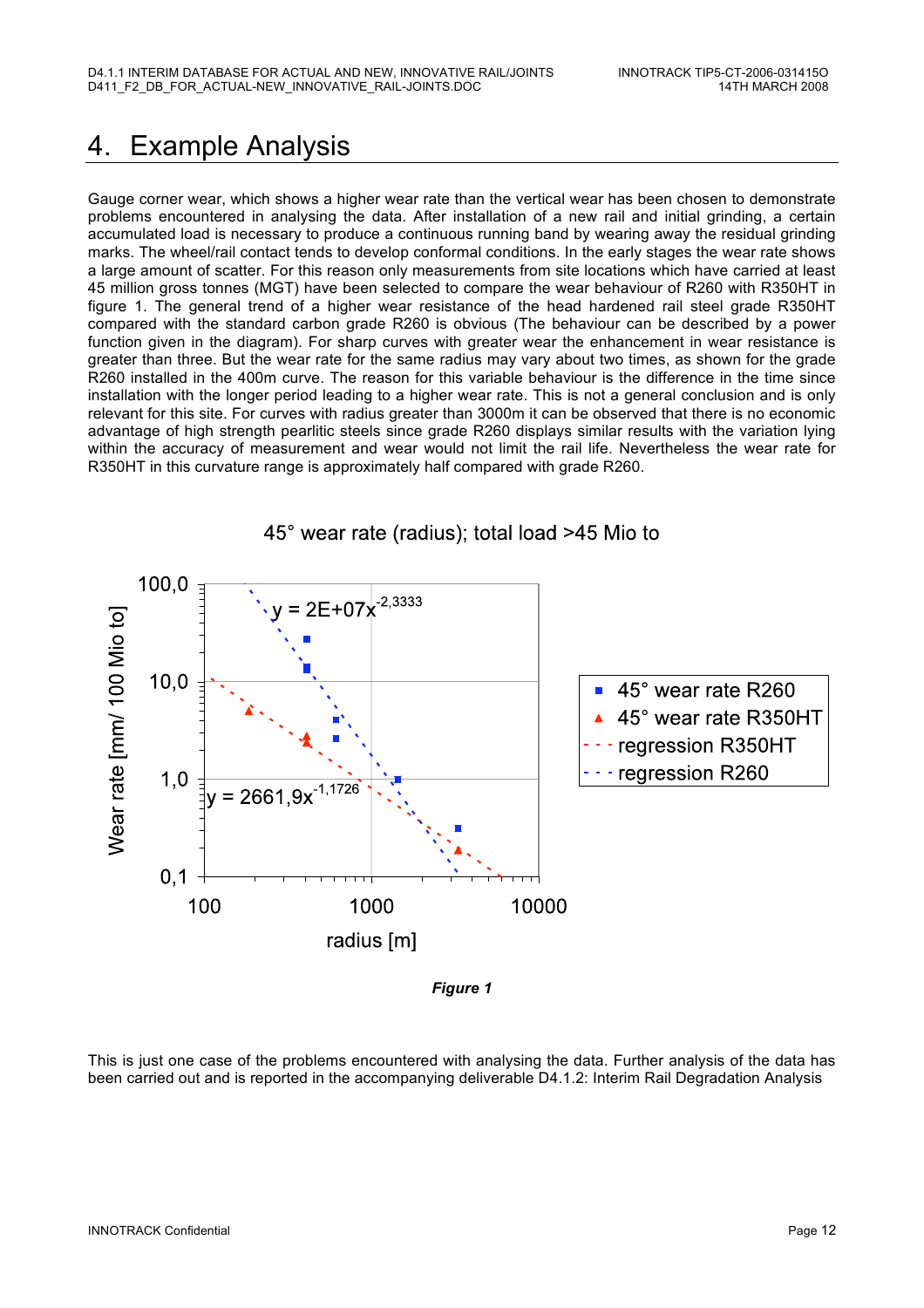## 5. Statistical Analysis

The monitored sites include many parameters with a range of variables relating to track geometry and loading conditions. The monitoring has been on an ad-hoc basis and not as a single planned project that would ensure comprehensive coverage of all possible track and loading characteristics. In a planned experiment, sites would have been chosen to include full coverage of a range of different parameters so that their effect on degradation can be assessed; a well-known form of experimental design is Taguchi that reduces the number of experiments required but ensures statistical coverage of all variables. Therefore to ensure that the range of sites that have been monitored is representative of all possible variations in track and loading characteristics a statistical analysis has been carried out looking at the distribution of the monitored sites. An aim of this work was to look for gaps in the data that may be filled by the installation of new monitoring sites.

The variables studied are radius, rail grade, rail profile, cant deficiency, traffic and line speed. The results have demonstrated that many of the variables are not independent but are related to others, for example the majority of the 56E1 profile rail that has been monitored is grade 220 rail whereas their is little data for grade 220 with a UIC60 profile. The reason for this is that the railways of Europe historically have different design standards and use rail grade and profiles that are suited to them and the vehicles that run on them. Similarly, cant deficiency is a function of line speed, radius and the design parameters of individual railways and is therefore not an independent variable.

Therefore the sites that have been monitored do not display homogenous and independent parameters that are required for a designed experiment due to the nature of the site monitoring and the railways. Even so the analysis has shown that monitoring has given a good coverage of different rail grades on curves of different radii. The majority of curves that have been investigated have radii between 700m and 3000m, maximum speeds of 130-170km and consequently cant deficiencies of 80-130mm, curves with lower and higer radii have also been monitored to a lesser extent. The reason for this skew in the spread of sites is that curves of this type have been found in the past to experience the most severe rail degradation mechanisms, in particular rolling contact fatigue and therefore have been targeted for monitoring. Tangent track and transition curves are locations, which have rarely been monitored, because tangent track is regarded as having low degradation rates and transition curves have constantly changing radius and cant making interpretation of the results difficult. Where transitions have been measured this is usually in conjunction with the neighbouring curve. The lack of data on transitions is one area that requires further investigation as the change in the radius and cant produces higher track forces that result in increased degradation compared to a curve with constant radius. When considering site monitoring of transitions the rate of change of radii and cant needs to be taken into account as they are thought to be influential on the behaviour of the vehicle and consequently the resulting wheel/rail forces.

The statistical analysis carried out here and the analysis on rail degradation in D4.1.2 has shown that even where the track geometry parameters are similar the degradation mechanisms and rates can vary widely. Therefore any recommendation for the installation of new test sites would be better after further investigation and analysis of the present data and also with any further data that will be incorporated into the database. To further understand the degradation of rail and understand where gaps in the data may be, modelling of selected test site will be carried out to understand the stresses that arise in the rail as a results of wheel/rail contact. An idealised matrix of test sites is being constructed that will also help to define where data is missing.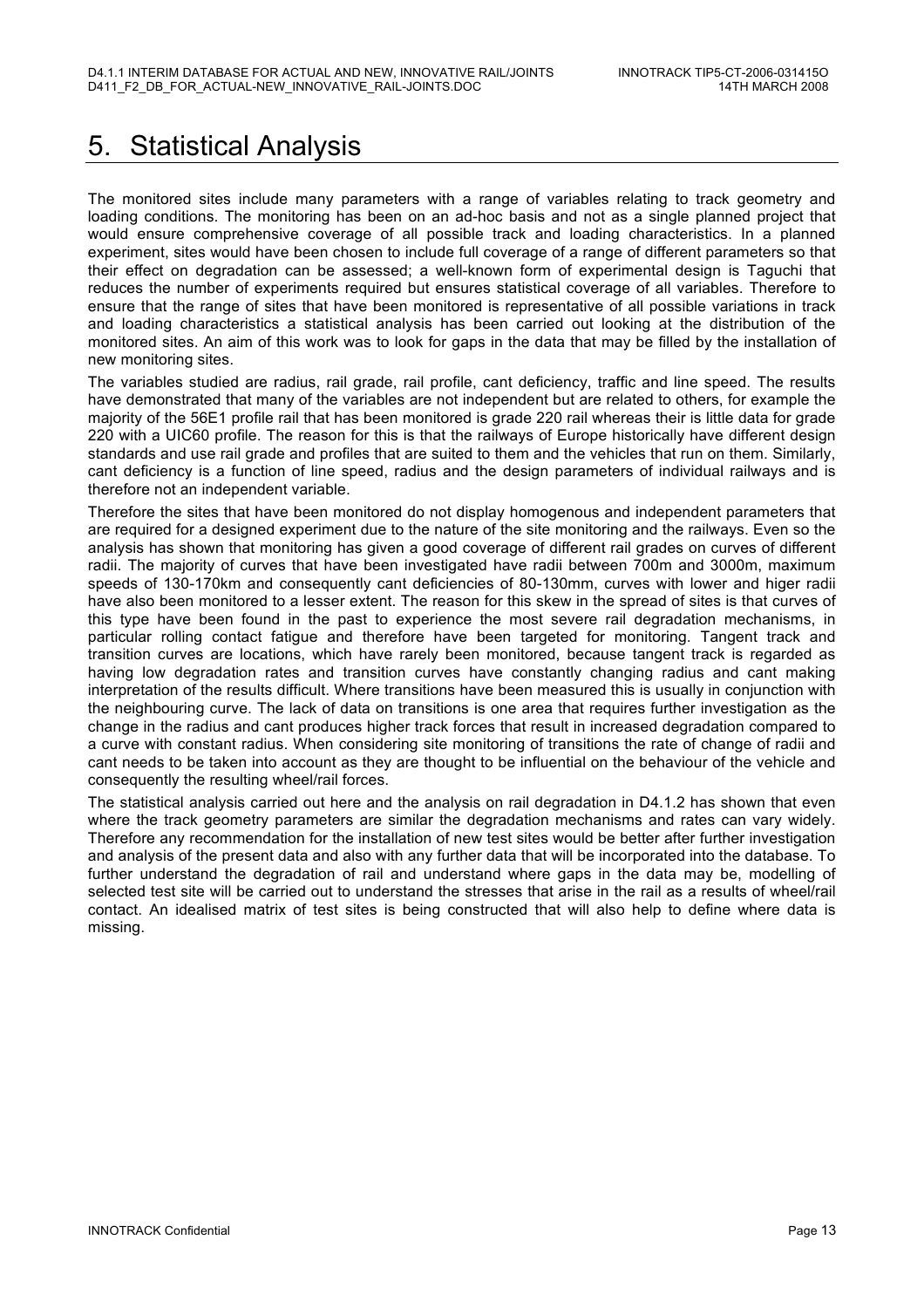### 6. Conclusions

The database enables analysis to be carried out on the degradation mechanisms over a wide variation of track design and loading conditions within the European network (The analyses are reported in D4.1.2). Nevertheless the database has revealed many gaps in the current data, which, if filled, would be valuable in producing improved accuracy of the rail degradation algorithms. Important information that is missing includes:

- Mechanical behaviour of the superstructure  $-$  a significant influence on corrugation, squats and other singular defects.
- **Traffic** 
	- o Distribution of different types of trains and vehicles
	- o Axle load and speed of vehicles
	- o Total accumulated load within a measurement interval
	- $\circ$  Typical acceleration behaviour in the area of a test site, included is the gradient of the test sites.
- Lubrication very important to find a way to quantify the actual lubrication status. Lubrication influences probably all surface initiated degradation mechanisms including wear, RCF, corrugations, WEL etc.
- Joint/weld defect information this information cannot be comprehensively studied on separate test sites; statistical information over a longer lifetime is necessary.
- Maintenance to analyse the degradation over the whole lifecycle, the maintenance history must be known; since degradation does not behave linearly the effect of different maintenance strategies on degradation of the rail can only be assumed.

Those responsible for test sites in the future, either within Innotrack or externally, should take into account the lessons learned from the collation exercise, which has resulted in reexamination of the data and demonstrated where information is lacking. Therefore to allow a deeper understanding of rail degradation as much information should be attained from the site monitoring as possible. This includes completing as many fields or parameters in the spreadsheet as possible with special emphasise placed on the data that will have an impact on the wheel/rail contact stresses such as those mentioned above.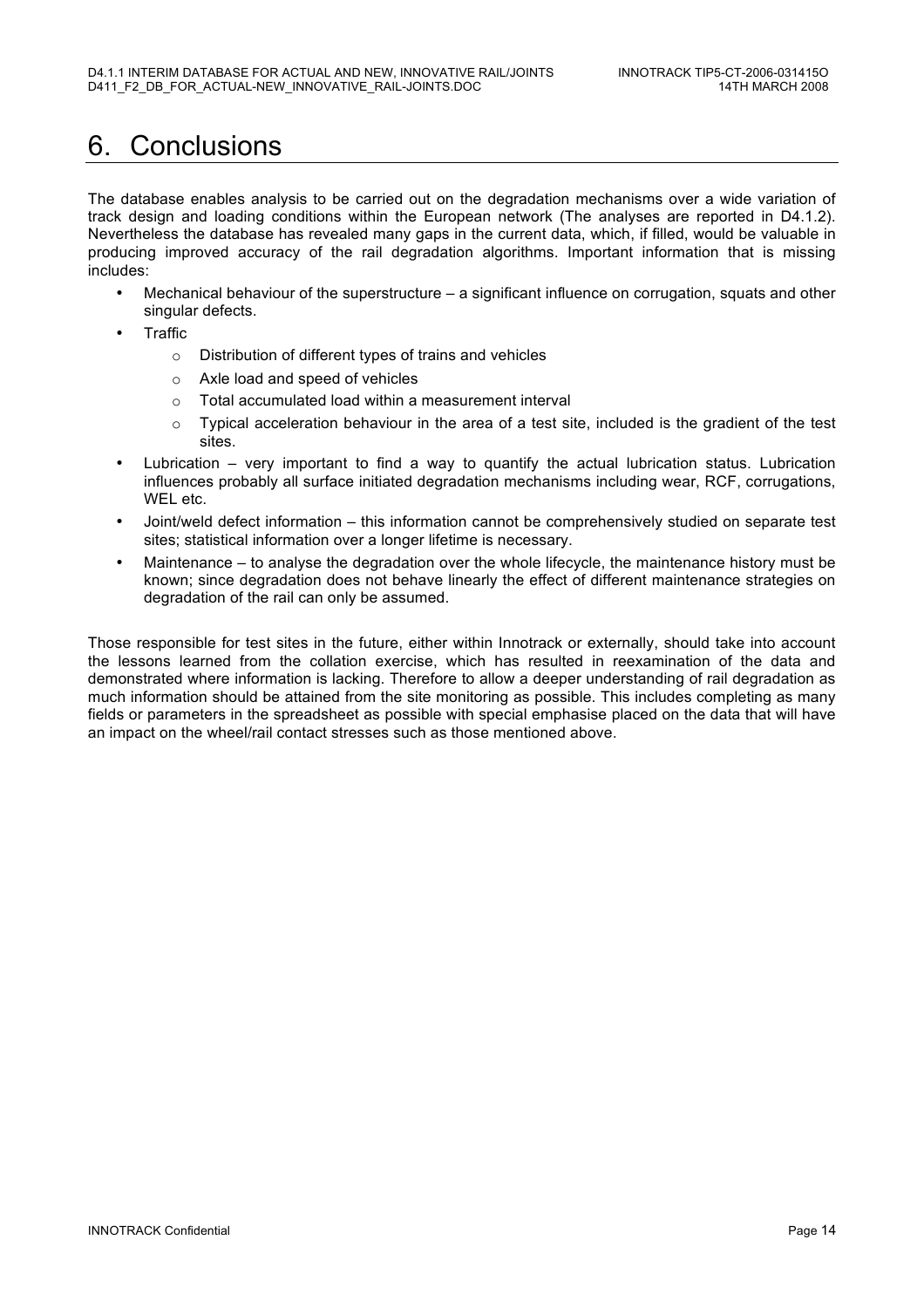### 7. Annexes

The complete data collection:

int-sp4.1-ot-05-080219-F1-spreadsheet.pdf